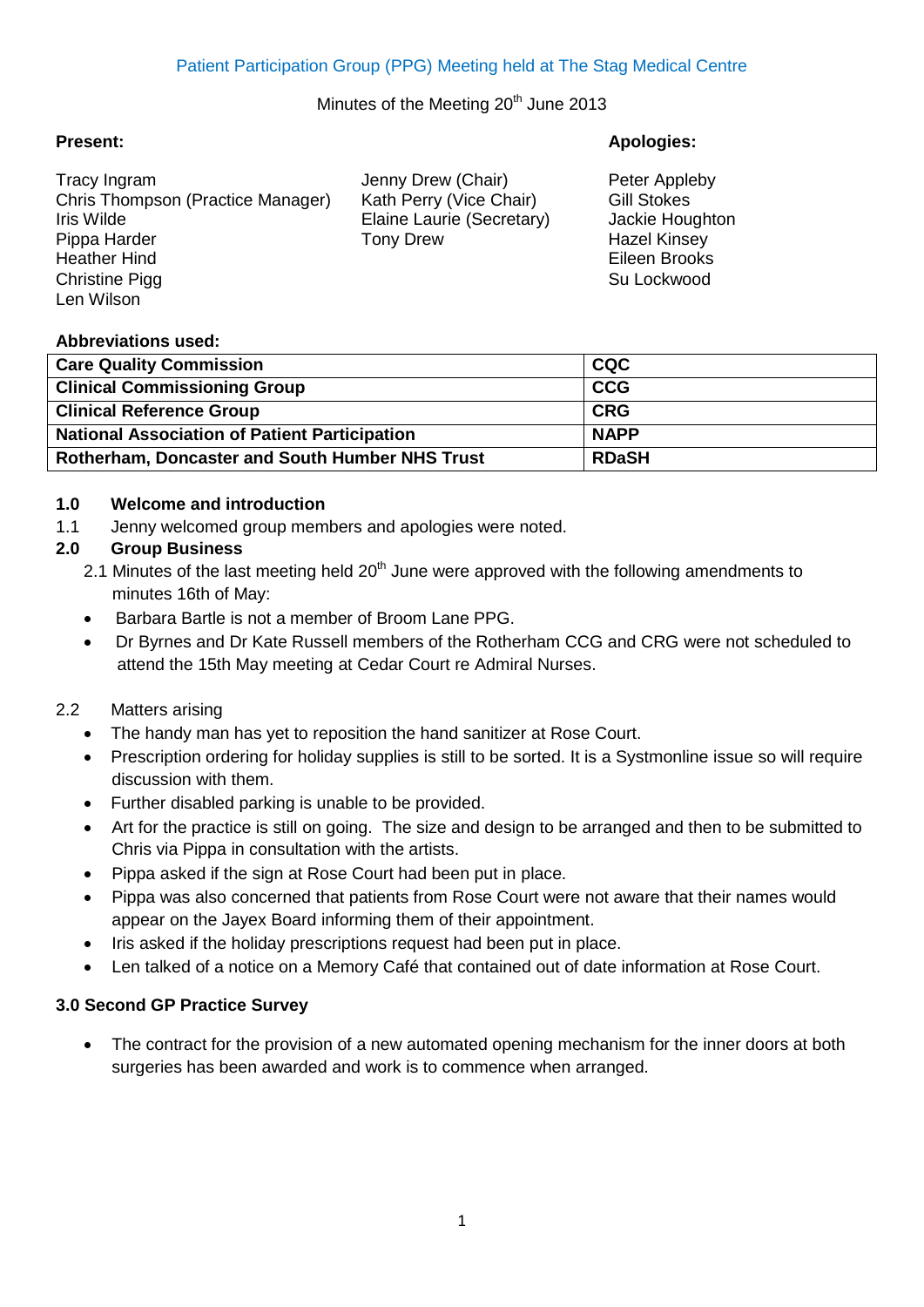## **4.0 Carers' Corner Developments**

- A Sub Group for Carers Corner had been formed and an inaugural meeting was held on 19<sup>th</sup> June. Jenny had announced that a Chair for the sub-group be appointed. This was put out to members of the face to Face PPG members and the Virtual Group members. No one had volunteered from those groups.
- Pippa Harder and Heather Hind had registered an interest to Chris Thompson and at the meeting Chris proposed Pippa Harder and it was seconded by Len Wilson. Other group members reiterated their support for Pippa. Pippa asked if her post could be reviewed in six months and that was agreed.

## **5.0 Admiral Nurses Development – Len Wilson**

- Len Wilson fed back from the meeting on 28<sup>th</sup> May at Cedar Court Hotel Wakefield where an Admiral Nurse will explained the role, Ted McGuiness, the pioneer for Admiral Nurses through Dementia UK, gave advice on how to create this service and Jean Totty of Carer's United explained her role.
- From the statistics Len produced Rotherham needs at least 4 Admiral Nurses at a cost of £40,000 per nurse not counting their salaries.
- John Gomersall from the CCG is in favour of Admiral Nurses for Rotherham and he will be approaching the council.
- There are offices in Frederick Street Rotherham which could be used for the Admiral Nurses supported by Dementia U.K. They will be trained when they take up the posts.
- Jenny attended the NAPP Conference at Bristol with Tony and she did a soap box presentation at the conference about Admiral Nurses. Out of an audience of 125 people only 3 people had heard of them.

## **6.0 Tony Drew – Website**

- Tony requested qualifications of Doctors on staff page update but Chris said the new F2 doctors would be leaving shortly so not to bother updating the website for them.
- A draft Flow Chart illustrating Channels of Communication and Decision –making for the PPG was presented. Everyone liked it and suggestions were made to add in the word patients in an appropriate place. Tony agreed to make the changes and send it to members for approval in readiness for the next meeting
- Tony discussed the revision of the group Facebook page and agreed to liaise with Pippa Harder re any issues he required further input with.
- Chris mentioned patient's comments and Face book and that we had the 'Tell us what you think' notes to cover any suggestions.
- Dr McWhinnie provided Tony with the link to his photos. A Yorkshire theme had been suggested by Chris Thompson that could be put on canvas for the Surgeries. Pippa Harder could possibly be able to help with advising on cost.
- Tony presented two pages of thumbnails of photos for members to agree on a selection to be transferred to canvasses for display in both surgeries.